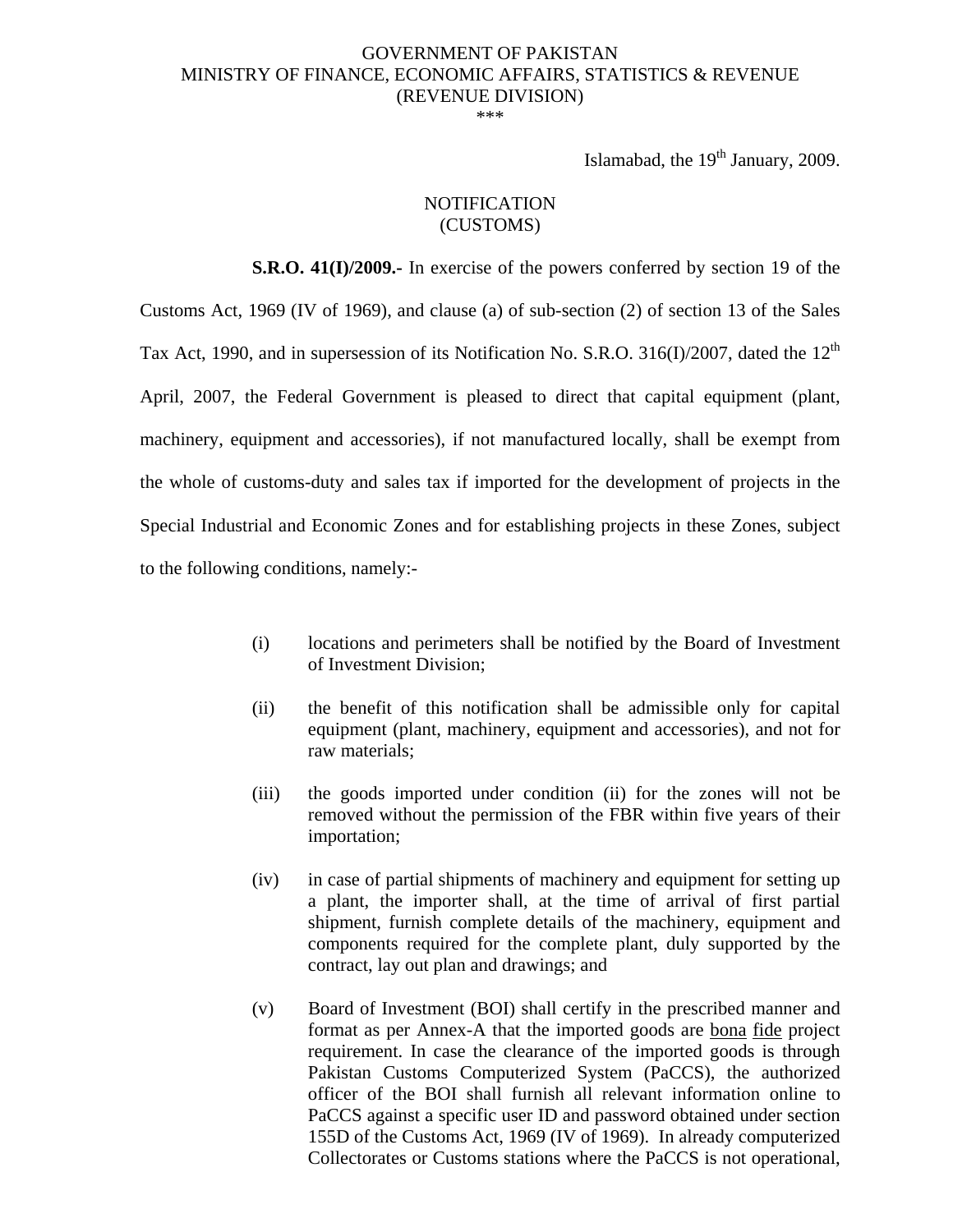the Project Director or any other person authorized by the Collector in this behalf shall enter the requisite information in the Customs Computerized System on daily basis, whereas entry of the data obtained from the customs stations which have not yet been computerized shall be made on weekly basis.

## **Explanation.- In this notification,-**

- (a) the expression "**machinery**" means,-
	- (i) machinery and equipment operated by power of any description, such as is used in industrial process;
	- (ii) apparatus and appliances, including metering and testing apparatus and appliances specifically adopted for use in conjunction with machinery and equipment specified in sub-clause (i);
	- (iii) mechanical and electrical controls and transmission gear adapted for use of goods specified in sub-clause (i); and
	- (iv) component parts of machinery and equipment, as specified in sub-clauses (i), (ii) and (iii), identifiable for use in or with machinery; and
- (b) the expression "not manufactured locally" means the goods which are not listed in the locally manufactured list, notified through a Customs General Order issued by the Federal Board of Revenue from time to time or, as the case may be, certified as such by the Engineering Development Board.

#### **Annex-A**

[See clause (v), First paragraph]

| <b>Header Information</b>                                             |                  |                |              |              |     |          |                                         |          |          |            |        |    |
|-----------------------------------------------------------------------|------------------|----------------|--------------|--------------|-----|----------|-----------------------------------------|----------|----------|------------|--------|----|
|                                                                       |                  |                |              |              |     |          |                                         |          |          |            |        |    |
| NTN or FTN of Importer                                                |                  |                |              | Approval No. |     |          |                                         |          |          |            |        |    |
|                                                                       | $\left(1\right)$ | (2)            |              |              |     |          |                                         |          |          |            |        |    |
| Details of input goods (to be filled by the authorized officer of the |                  |                |              |              |     |          | Goods imported (Collectorate of import) |          |          |            |        |    |
| Regulatory Authority)                                                 |                  |                |              |              |     |          |                                         |          |          |            |        |    |
| <b>HS</b>                                                             | Description      |                | Customs-     | <b>Sales</b> |     |          |                                         | Quantity | Collect- | <b>CRN</b> | Date   | of |
| Code                                                                  |                  |                | duty<br>rate | Tax rate     |     |          |                                         | imported | Orate    | $\alpha$   | CRN or |    |
|                                                                       |                  |                | (appli-      | (applic-     |     |          |                                         |          |          | Mach       | Mach   |    |
|                                                                       |                  |                | cable)       | able)        |     |          |                                         |          |          | No.        | No.    |    |
|                                                                       |                  | Specifications |              |              |     | Quantity |                                         |          |          |            |        |    |
|                                                                       |                  |                |              |              | WHT |          | <b>NOVI</b>                             |          |          |            |        |    |
|                                                                       |                  |                |              |              |     |          |                                         |          |          |            |        |    |
| (1)                                                                   | (2)              | (3)            | (4)          | (5)          | (6) | (7)      | (8)                                     | (9)      | (10)     | (11)       | (12)   |    |